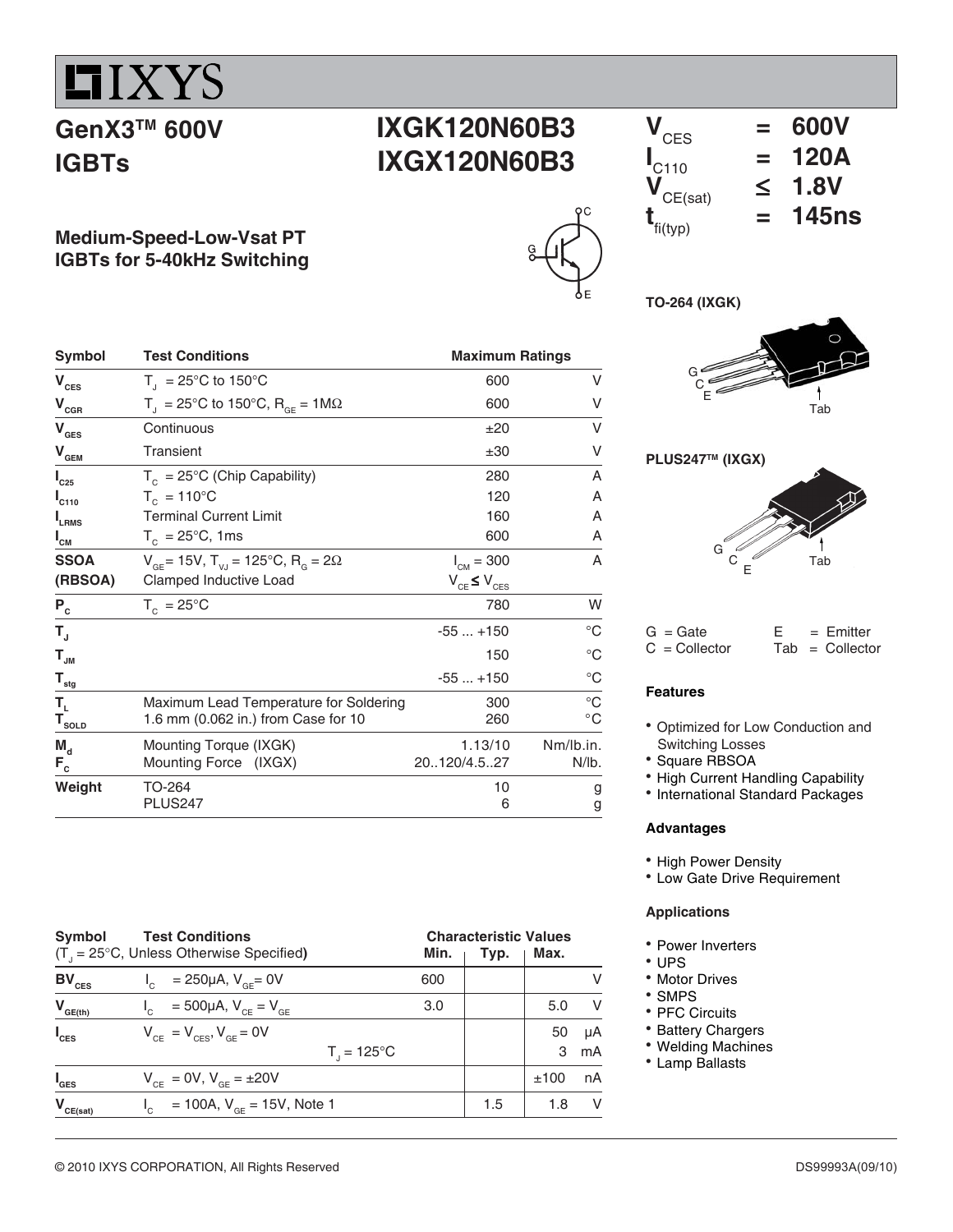# **LIXYS**

## **IXGK120N60B3 IXGX120N60B3**

| Symbol                                                               | <b>Characteristic Values</b>                                            |      |      |           |
|----------------------------------------------------------------------|-------------------------------------------------------------------------|------|------|-----------|
| $(T_{j} = 25^{\circ}C,$ Unless Otherwise Specified)                  | Typ.                                                                    | Max. |      |           |
| $g_{\rm fs}$                                                         | = 60A, $V_{CE}$ = 10V, Note 1<br>$I_{\rm c}$                            | 100  | 170  | S         |
| $\mathbf{C}_{\text{ies}}$                                            |                                                                         |      | 14.6 | nF        |
| $\mathbf{C}_{_{\mathrm{oes}}}$                                       | $V_{CE} = 25V, V_{GE} = 0V, f = 1MHz$                                   |      | 790  | рF        |
| $C_{res}$                                                            |                                                                         |      | 140  | рF        |
| $Q_{\alpha}$                                                         |                                                                         |      | 465  | nC        |
| $\mathbf{Q}_{\text{ge}}$                                             | $I_c$ = 120A, $V_{GE}$ = 15V, $V_{CE}$ = 0.5 $\bullet$ V <sub>CES</sub> |      | 74   | nС        |
| $\mathbf{Q}_{\mathrm{gc}}$                                           |                                                                         |      | 167  | nС        |
| $\mathbf{t}_{\text{\tiny d(0n)}}$                                    | Inductive load, $T_1 = 25^{\circ}C$                                     |      | 40   | ns        |
| $t_{ri}$                                                             |                                                                         |      | 87   | ns        |
| $\mathsf{E}_{\scriptscriptstyle{\mathsf{on}}}$                       | $I_c = 100A, V_{GE} = 15V$                                              |      | 2.9  | mJ        |
| $t_{\text{\tiny d(off)}}$                                            | $V_{CF} = 480V, R_{G} = 2\Omega$                                        |      | 227  | ns        |
| $t_{\rm fi}$                                                         | Note 2                                                                  |      | 145  | ns        |
| $\mathsf{E}_{\underbrace{\mathsf{off}}}_{\underbrace{\mathsf{off}}}$ |                                                                         |      | 3.5  | mJ        |
| $\mathbf{t}_{\text{d}(on)}$                                          | Inductive load, $T_1 = 125^{\circ}C$                                    |      | 38   | ns        |
| $t_{ri}$                                                             |                                                                         |      | 85   | ns        |
| $\mathsf{E}_{_{\sf on}}$                                             | $I_c = 100A, V_{GE} = 15V$                                              |      | 4.0  | mJ        |
| $\mathbf{t}_{\mathsf{d}(\mathsf{off})}$                              | $V_{CF} = 480V$ , $R_{G} = 2\Omega$                                     |      | 290  | ns        |
| $t_{\rm fl}$                                                         | Note 2                                                                  |      | 230  | ns        |
| $\mathsf{E}_{\scriptscriptstyle{\mathsf{off}}}$                      |                                                                         |      | 4.7  | mJ        |
| $\mathbf{R}_{\text{thJC}}$                                           |                                                                         |      |      | 0.16 °C/W |
| $\mathbf{R}_{\text{thCS}}$                                           |                                                                         |      | 0.15 | °C/W      |



01 8.38 8.69 .330 .342<br>
R 3.81 4.32 .150 .170<br>
R1 1.78 2.29 .070 .090 1.70 3.81 4.32 .150 .170<br>1.78 2.29 .070 .090  $\overline{4.32}$ <br>2.29 S 6.04 6.30 .238 .248<br>T 1.57 1.83 .062 .072 T 1.57 1.83 .062 .072

Notes:

- 1. Pulse test,  $t \le 300 \mu s$ , duty cycle,  $d \le 2\%$ .
- 2. Switching times & energy losses may increase for higher  $\mathsf{V}_{\varepsilon \varepsilon}$ (Clamp),  $\mathsf{T}_{\text{J}}$  or  $\mathsf{R}_{\text{g}}$ .

| PLUS247™ (IXGX) Outline                                                                                       |                         |                        |                                          |                          |                      |  |  |  |
|---------------------------------------------------------------------------------------------------------------|-------------------------|------------------------|------------------------------------------|--------------------------|----------------------|--|--|--|
| $42 - A$<br>E<br>Q<br>R<br>Ŧ<br>A<br>Ŧ<br>D<br>3<br>2<br>L1<br>Ŧ<br>$At -$<br>$\mathbb{L}_c$<br>h<br>b1<br>b2 |                         |                        |                                          |                          |                      |  |  |  |
|                                                                                                               | Terminals:              |                        | 1 - Gate<br>2 - Collector<br>3 - Emitter |                          |                      |  |  |  |
|                                                                                                               | Dim.                    | Min.                   | Millimeter<br>Max.                       | Min.                     | Inches<br>Max.       |  |  |  |
|                                                                                                               | А<br>$A_{1}$<br>$A_{2}$ | 4.83<br>2.29<br>1.91   | 5.21<br>2.54<br>2.16                     | .190<br>.090<br>.075     | .205<br>.100<br>.085 |  |  |  |
|                                                                                                               | b<br>$b_1$<br>$b_{2}$   | 1.14<br>1.91<br>2.92   | 1.40<br>2.13<br>3.12                     | .045<br>.075<br>.115     | .055<br>.084<br>.123 |  |  |  |
|                                                                                                               | С<br>D<br>E             | 0.61<br>20.80<br>15.75 | 0.80<br>21.34<br>16.13                   | .024<br>.819<br>.620     | .031<br>.840<br>.635 |  |  |  |
|                                                                                                               | е<br>L<br>L1            | 19.81<br>3.81          | 5.45 BSC<br>20.32<br>4.32                | .215 BSC<br>.780<br>.150 | .800<br>.170         |  |  |  |
|                                                                                                               | Q<br>R                  | 5.59<br>4.32           | 6.20<br>4.83                             | .220<br>.170             | 0.244<br>.190        |  |  |  |

| IXYS Reserves the Right to Change Limits, Test Conditions, and Dimensions. |  |  |
|----------------------------------------------------------------------------|--|--|

| IXYS MOSFETs and IGBTs are covered                                                                          |  | 4.835.592  4.931.844  5.049.961  5.237.481  6.162.665 |                                                                      | 6.404.065 B1 6.683.344 |           | 6.727.585              | 7.005.734 B2 7.157.338B2            |  |
|-------------------------------------------------------------------------------------------------------------|--|-------------------------------------------------------|----------------------------------------------------------------------|------------------------|-----------|------------------------|-------------------------------------|--|
| by one or moreof the following U.S. patents: 4,850,072 5,017,508 5,063,307 5,381,025 6,259,123 B1 6,534,343 |  |                                                       |                                                                      |                        |           |                        | 6.710.405 B2 6.759.692 7.063.975 B2 |  |
|                                                                                                             |  |                                                       | 4.881.106  5.034.796  5.187.117  5.486.715  6.306.728  B1  6.583.505 |                        | 6.710.463 | 6.771.478 B2 7.071.537 |                                     |  |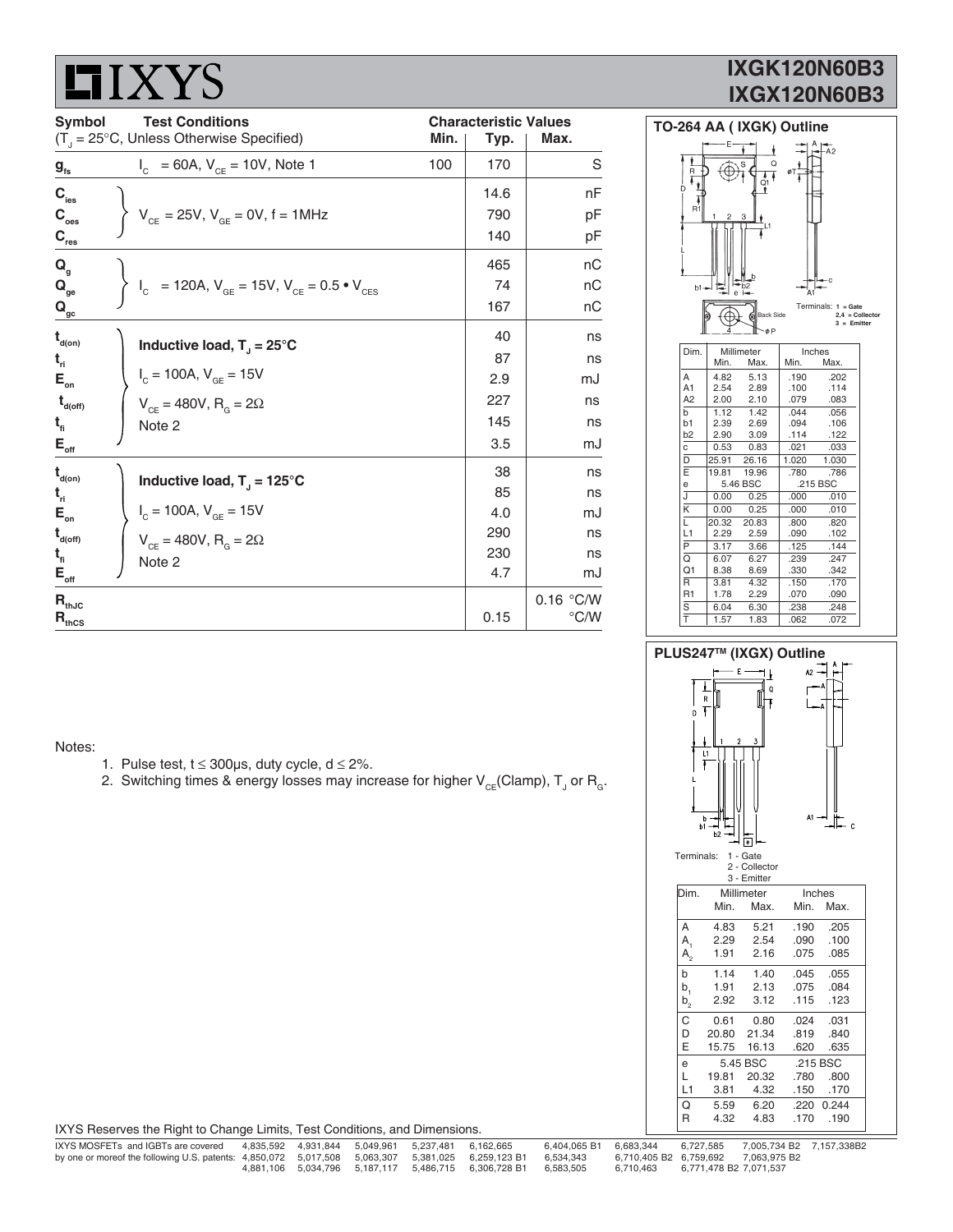



Fig. 1. Output Characteristics @ T<sub>J</sub> = 25°C



Fig. 3. Output Characteristics @ T<sub>J</sub> = 125°C







Fig. 2. Extended Output Characteristics @ T<sub>J</sub> = 25°C



Fig. 4. Dependence of V<sub>CE(sat)</sub> on **Junction Temperature**





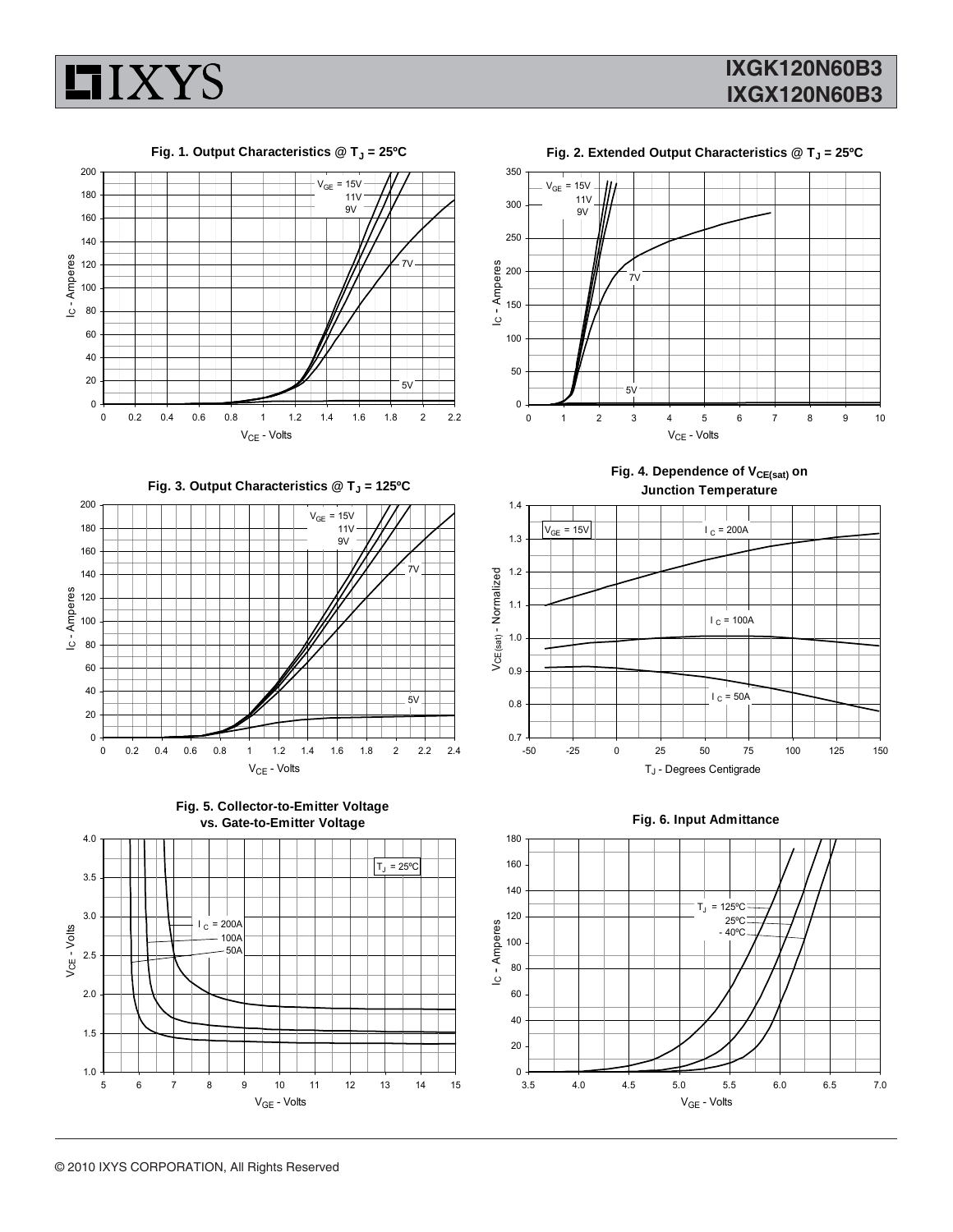

### **IXGK120N60B3 IXGX120N60B3**





**Fig. 8. Gate Charge**















IXYS Reserves the Right to Change Limits, Test Conditions, and Dimensions.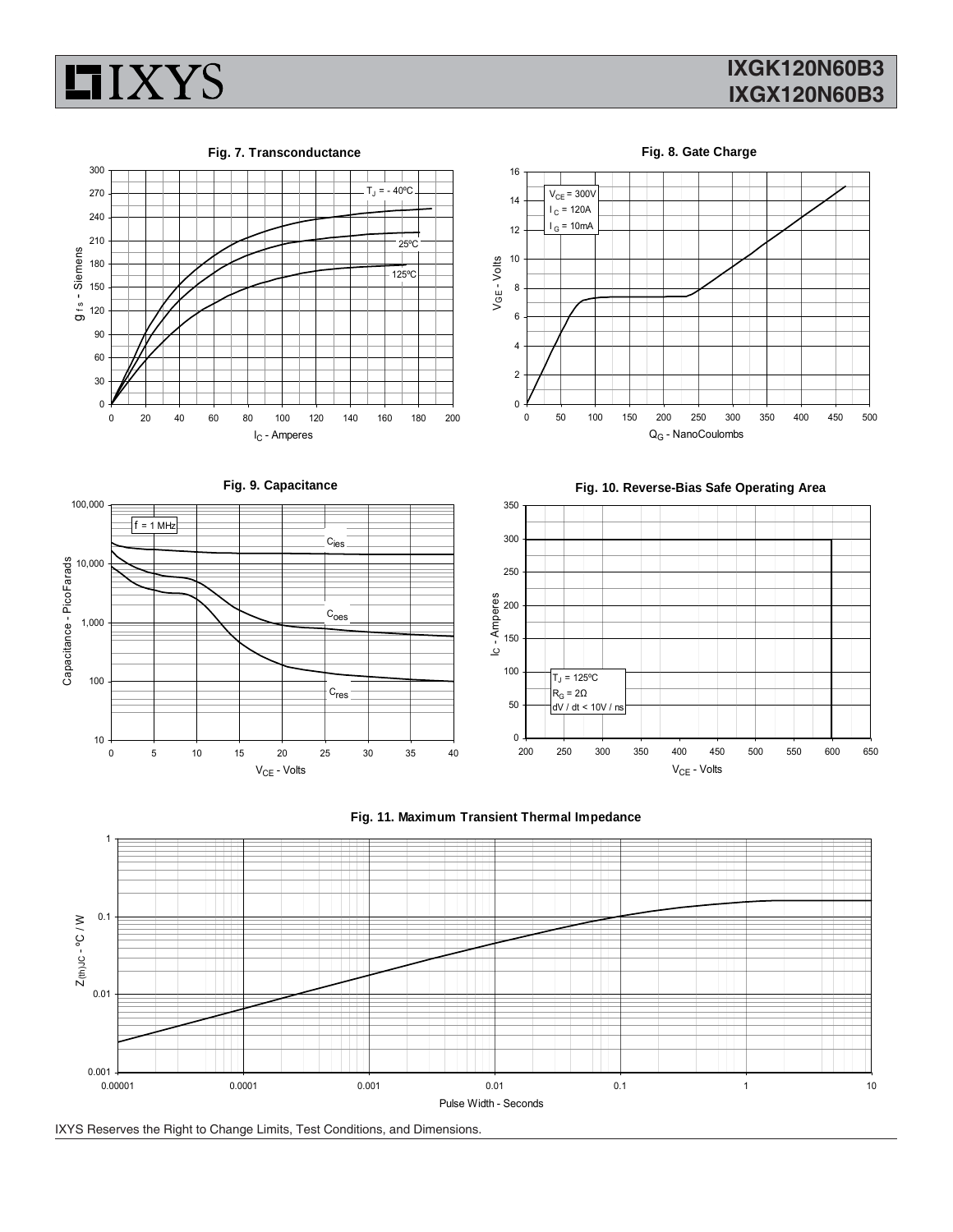

### **IXGK120N60B3 IXGX120N60B3**



**Fig. 14. Inductive Switching Energy Loss vs. Junction Temperature**







**Fig. 13. Inductive Switching Energy Loss vs. Collector Current**



**Fig. 15. Inductive Turn-off Switching Times vs. Gate Resistance**